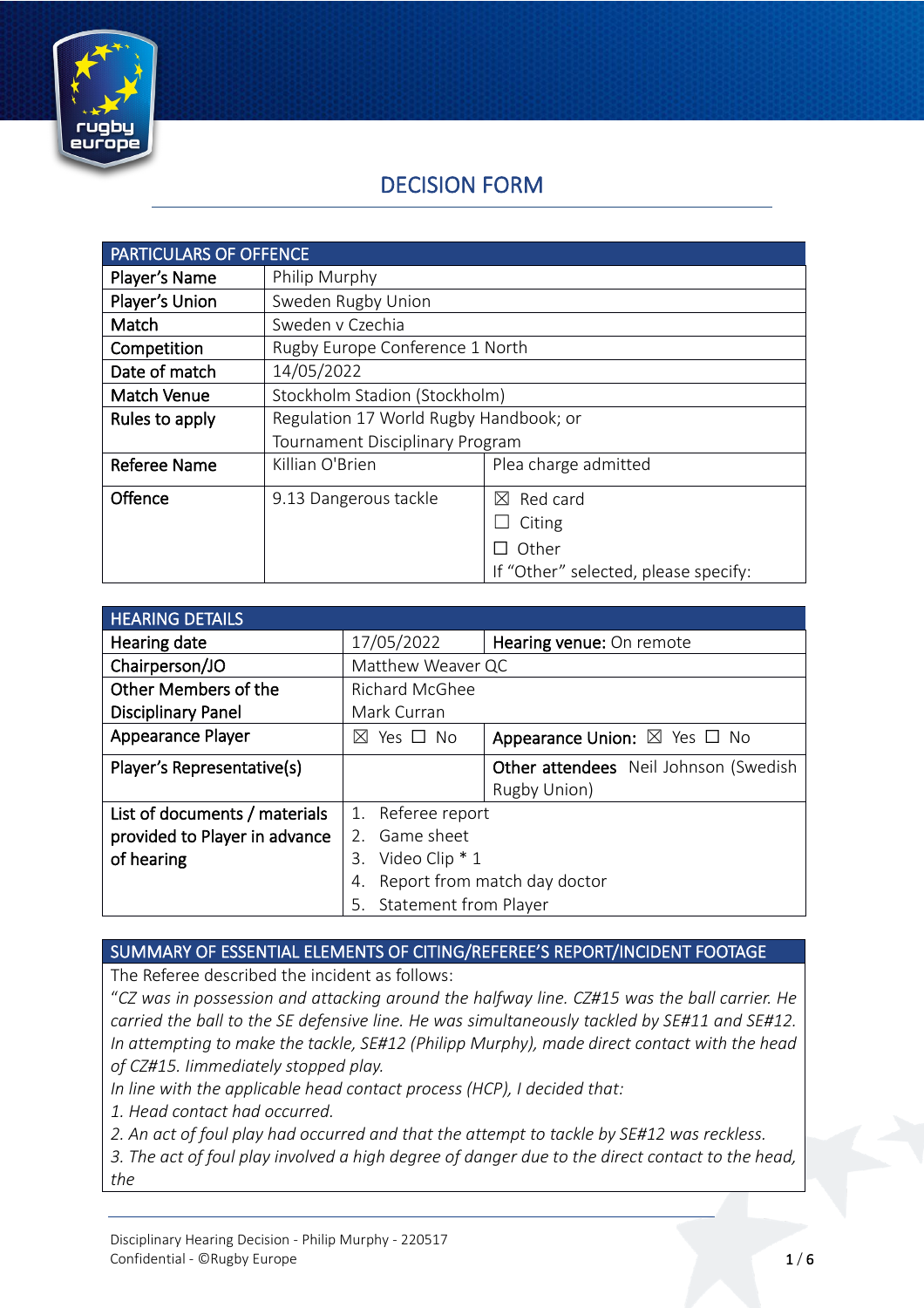*high speed as well as the upright and dynamic nature of the attempted tackle. 4. No mitigating factors applied. SE#12 had a clear line of sight and, although SE#11 was also tackling CZ#15 simultaneously, any resultant drop in height was not sufficient to justify the application of mitigation.*

*Following consultation with the Assistant Referees as to the facts I had established and my application of the HCP, I determined that SE#12 must be shown a red card. I explained my decision to the captains and (once SE#12 had been treated for an injury sustained in attempting to make the tackle) sent SE#12 from the field.*"

The video footage mirrors the Referee's description of the incident. SE#12 attempts to make a tackle on the ball carrier. He remains upright and makes limited effort to bend at the waist and lower his tackle height. Whilst CZ#15 is being tackled by a second Sweden player, this does not cause a sudden or significant drop in height. SE#12 makes direct contact to the head of CZ#15.

## ESSENTIAL ELEMENTS OF OTHER EVIDENCE (e.g. medical reports)

The report from the match day doctor confirmed the following:

"*The injured player, Mr. M. C., was witnessed having a head trauma. He was unconscious immediately after the hit. I was match doctor and ran out on the field to the player, along with some Czech team officials. The player was unresponsive to pain, Glasgow Coma Scale 3, for a couple of minutes. He was breathing but had inspiratory stridor due to his tongue falling back. He also has his mouth guard in his mouth, which I removed. His neck was immediately stabilised by one of the Czech officials, and as soon as I understood that the player was unresponsive, I called SOS Alarm 112, for an ambulance. The SOS operator stayed on the phone while I continued to try to wake the patient with pain stimulation on the sternum with no response. After a couple of minutes the player gained conscience. I checked that he could move and feel his arms and legs and that he didn't have any pain upon palpation of his cervical spine or in the abdomen. The player was now responding to questions and repeatedly denied having any pain in his neck or head, or anywhere else in his body. After that, the player received a neck collar. The player asked the same questions over and over, regarding what had just happened. The player had nystagmus in the direction of gaze to both sides. Once the ambulance came, they examined the player and moved him from the pitch onto their stretcher chair and transported him to the hospital.*"

## SUMMARY OF PLAYER'S EVIDENCE

The Player admitted the charge but provided a statement explaining his actions in the following terms:

"*The tackle, while reckless, was reactionary in a fast-moving dynamic contact point. Czech player was moving at high speed and was tackled low by Sweden #11, as mentioned in referees report. This tackle was hard and the subsequent turning of the momentum of Czech #15 body changed the point of contact. In contrary to the referees report, this tackle did not happen simultaneously to Sweden #11. As can be seen in the video, I initially was bent at the knees and hips to make a lower tackle but after the contract by Sweden #11 I raise my body height to assume the tackler assist role aiming to help ground the player and ultimately steal the ball. The moment in advance of impact I was still raising my body and head and did not mean to direct any intentional force towards the Czech player. Although it looks that way in the video my shoulder did not contact the Czech players head, only my head, any forward*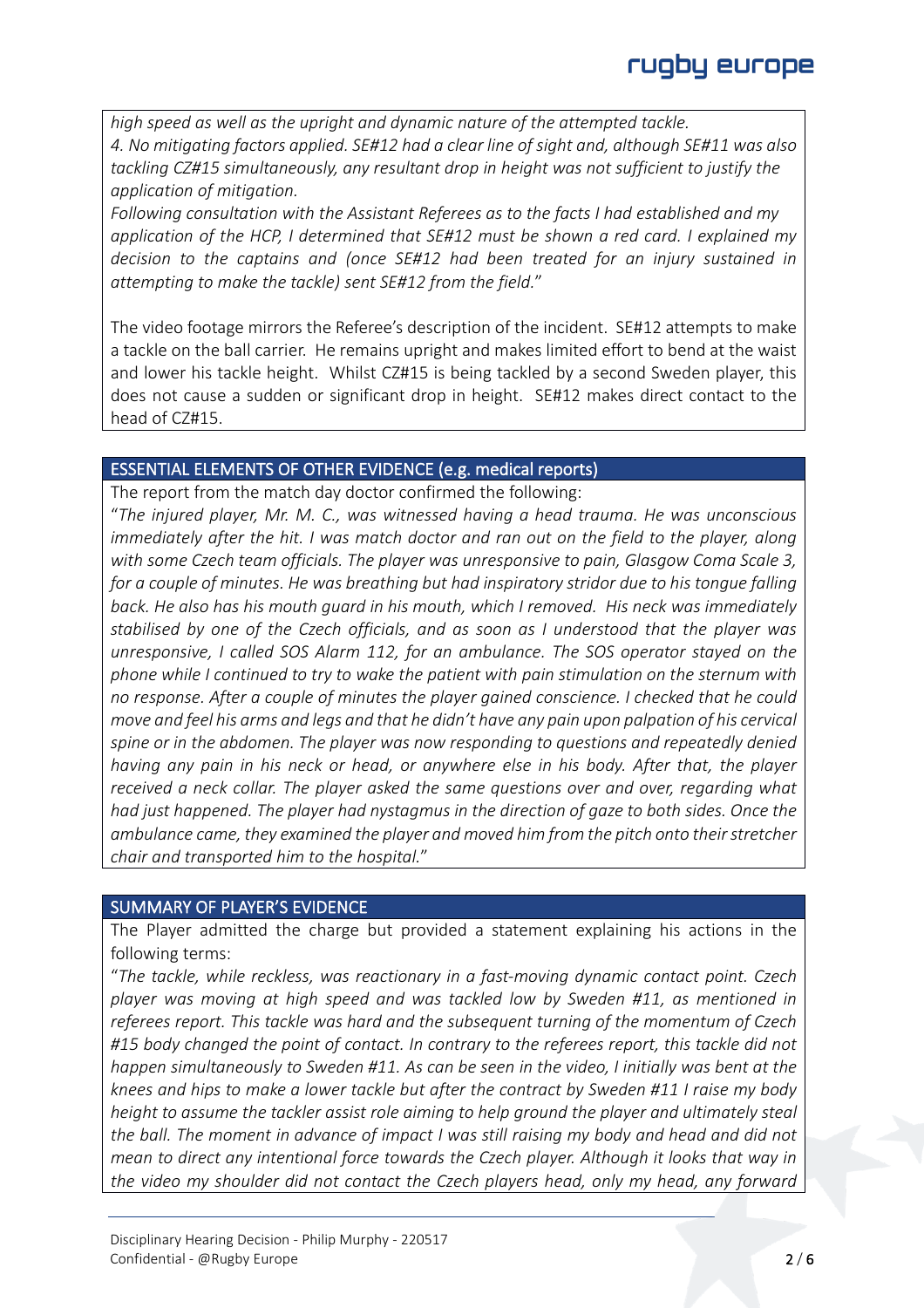*movement towards the player was in an attempt to wrap. I accept it was my responsibility to react better in these circumstances and this was reckless behaviour on my part. It was however not my intention to injure the player in any way.*

*I was also injured making the tackle and received treatment.*

*After hearing the explanation from referee as to his decision, I accepted the red card without dispute and left the field, due to the nature of the Czech players injury I was unable to apologize to him at the time of the incident.*

*Later that day and on the Sunday I asked the Sweden team manager to check on Czech #15 wellbeing after the incident who informed me that the player had been able to travel and arrived home safely with his team.*"

#### FINDINGS OF FACT

The Player admitted the charge

#### **DECISION**

 $\boxtimes$  Proven  $\Box$  Not proven  $\Box$  Other disposal (please state)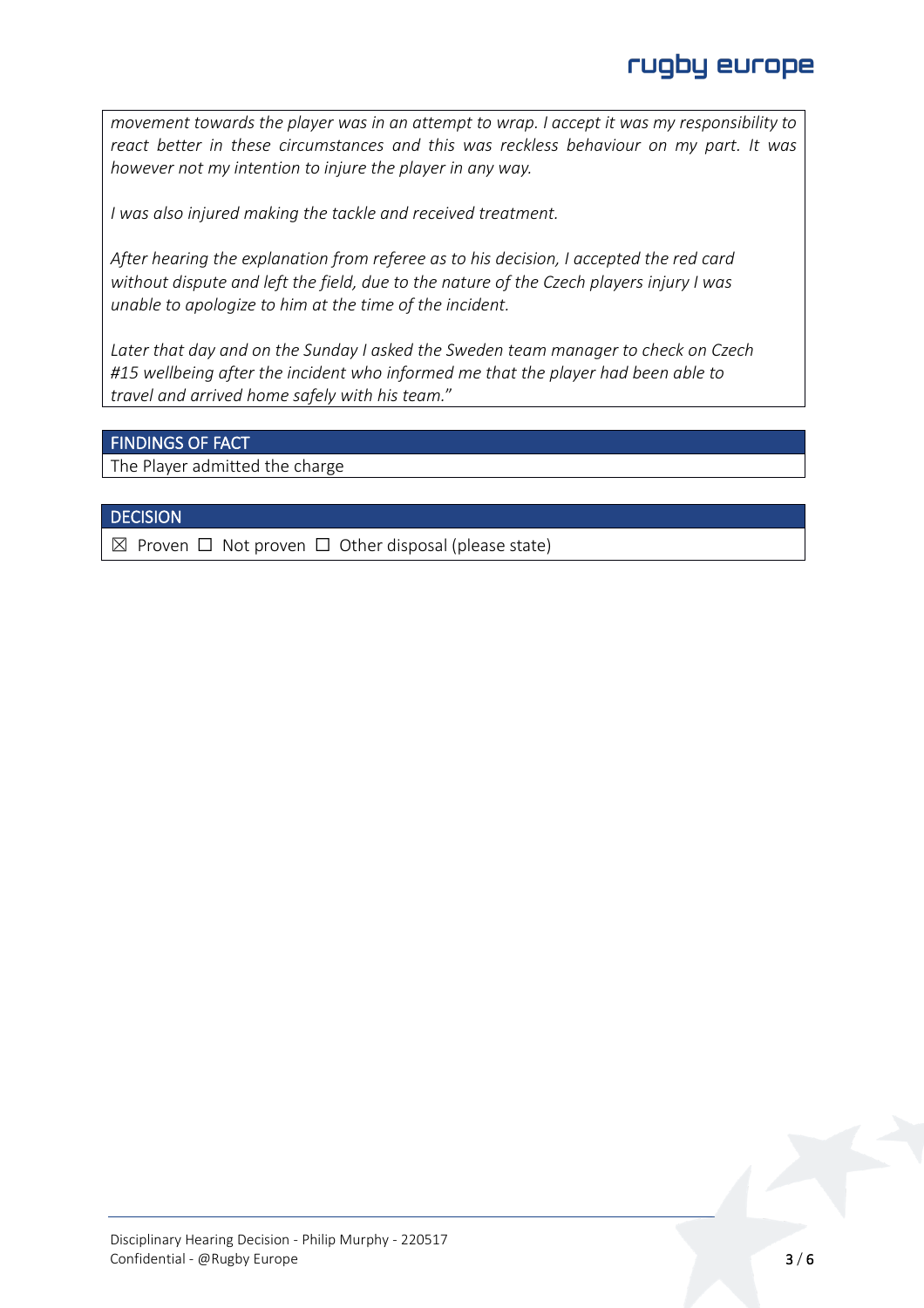## SANCTIONING PROCESS

| <b>ASSESSMENT OF SERIOUSNESS</b>                                                              |  |  |
|-----------------------------------------------------------------------------------------------|--|--|
| As per Article 4.5 of Rugby Europe Disciplinary Regulations and Regulations 17 of World Rugby |  |  |
| <b>Assessment of Intent</b>                                                                   |  |  |
| Intentional/deliberate ⊠ Reckless                                                             |  |  |
| <b>State Reasons</b>                                                                          |  |  |
| There was no intent to tackle high or dangerously                                             |  |  |
| Gravity of player's actions                                                                   |  |  |
| The player made direct contact with the ball carrier's head                                   |  |  |
| Nature of actions                                                                             |  |  |
| As above                                                                                      |  |  |
| <b>Existence of provocation</b>                                                               |  |  |
| None                                                                                          |  |  |
| Whether player retaliated                                                                     |  |  |
| N/A                                                                                           |  |  |
| Self-defence                                                                                  |  |  |
| N/A                                                                                           |  |  |
| <b>Effect on victim</b>                                                                       |  |  |
| The victim was knocked unconscious for a short time                                           |  |  |
| Effect on match                                                                               |  |  |
| Sweden won the match despite the red card                                                     |  |  |
| Vulnerability of victim                                                                       |  |  |
| N/A                                                                                           |  |  |
| Level of participation/premeditation                                                          |  |  |
| Not premeditated                                                                              |  |  |
| Conduct completed/attempted                                                                   |  |  |
| Completed                                                                                     |  |  |
| Other features of player's conduct                                                            |  |  |
| None                                                                                          |  |  |
| Entry point                                                                                   |  |  |
| $\Box$ Top end [XX] Weeks<br>$\boxtimes$ Mid-range 6 Weeks<br>□ Low-end 2 Weeks               |  |  |
| *If Top End, the JO or Panel should identify, if appropriate, an entry point between the Top  |  |  |
| End and the maximum sanction and provide the reasons for selecting this entry point, below.   |  |  |

#### Reasons for selecting Entry Point above Top End

## ADDITIONAL RELEVANT OFF-FIELD AGGRAVATING FACTORS

As per Article 4.5 of Rugby Europe Disciplinary Regulations and Regulations 17 of World Rugby

## Player's status as an offender of the Laws of the Game

N/A

#### Need for deterrence

N/A

#### Any other off-field aggravating factors

None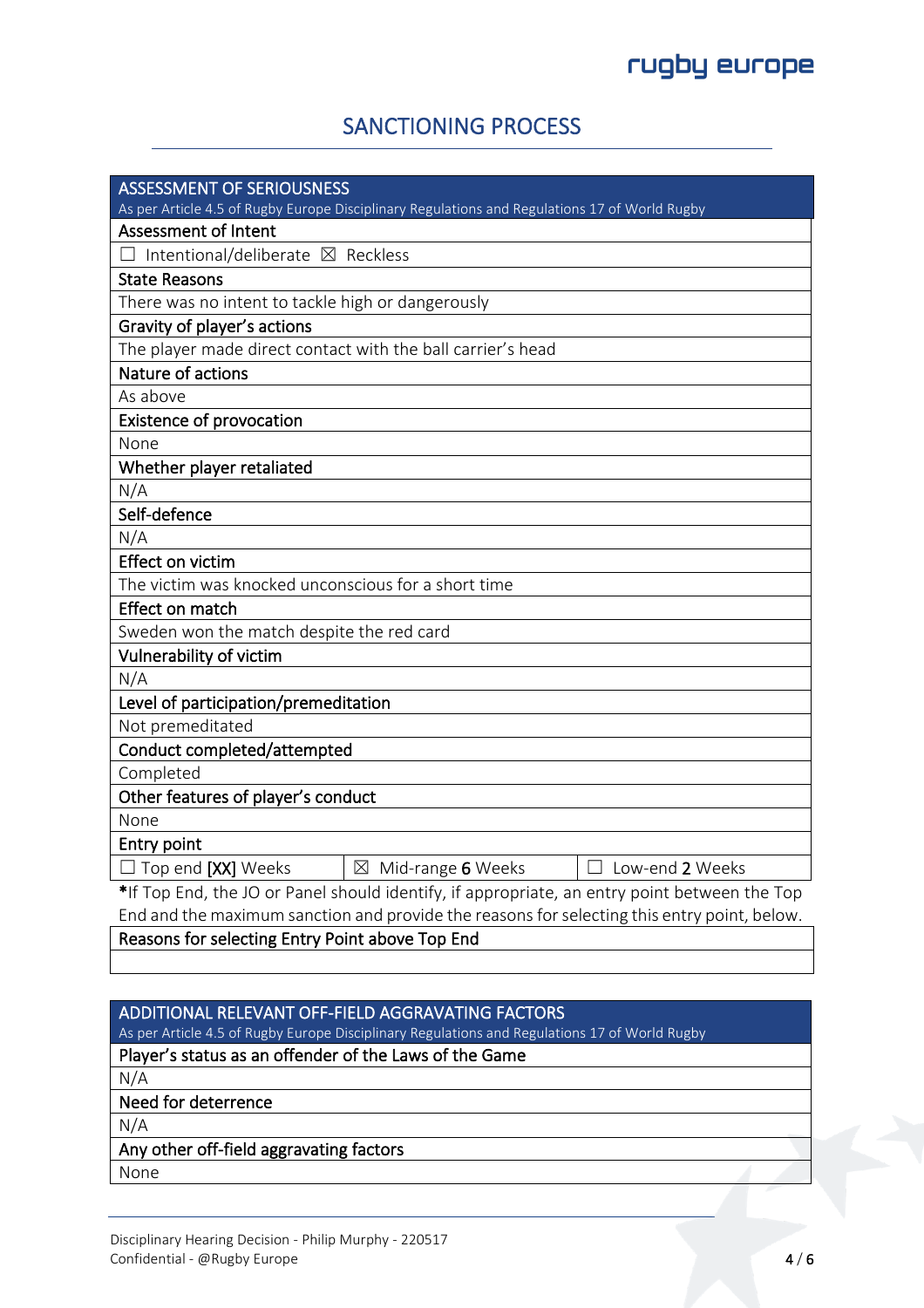Number of additional weeks: 0

| Summary of reason for number of weeks added: |
|----------------------------------------------|
| N/A                                          |

| <b>RELEVANT OFF-FIELD MITIGATING FACTORS</b>                                                  |                                             |  |  |
|-----------------------------------------------------------------------------------------------|---------------------------------------------|--|--|
| As per Article 4.5 of Rugby Europe Disciplinary Regulations and Regulations 17 of World Rugby |                                             |  |  |
| Acknowledgement of guilt and timing                                                           | Player's disciplinary record/good character |  |  |
| The Player admitted the charge at the earliest                                                | Previous unblemished disciplinary record    |  |  |
| opportunity                                                                                   |                                             |  |  |
| Youth and inexperience of player                                                              | Conduct prior to and at hearing             |  |  |
|                                                                                               | Exemplary                                   |  |  |
| Remorse and timing of remorse                                                                 | Other off-field mitigation                  |  |  |
| The Player was obviously remorseful and took                                                  |                                             |  |  |
| steps to check on the health of the other player                                              |                                             |  |  |

Number of weeks deducted: 3

#### Summary of reason for number of weeks deducted:

The Player's remorse, early acceptance of the charge and previous clean disciplinary record all lead the Panel to consider it appropriate to apply the maximum 50% mitigation